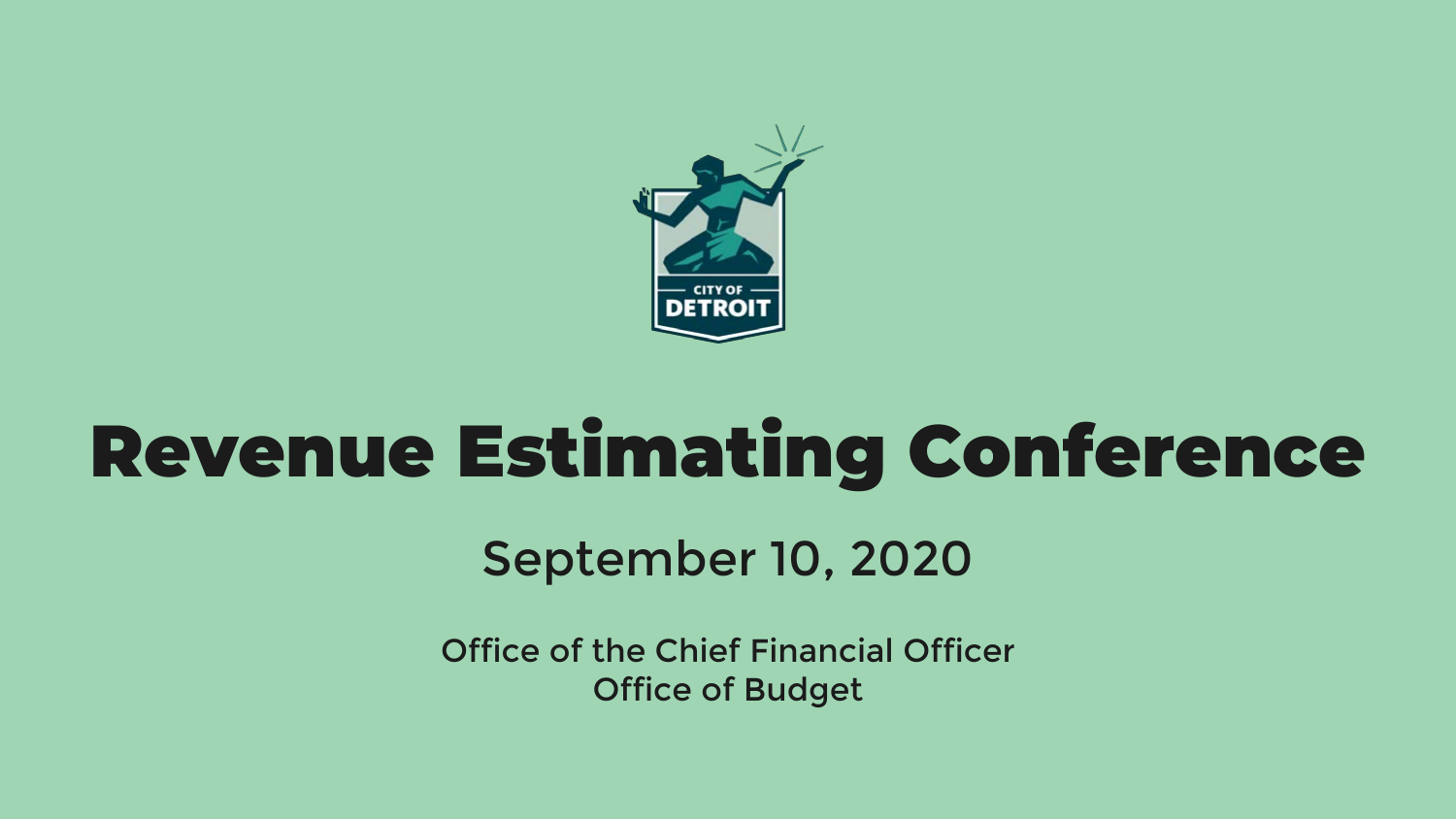### **Overview**

- Michigan PA 279 of 1909, Section 117.4t(1)(d), as amended by PA 182 of 2014, states the City of Detroit shall hold independent biannual revenue estimating conferences (in September and February) that establish the official economic forecast and forecast of anticipated City revenues.
- Revenue estimates must be approved by the voting principals:
	- David P. Massaron: Chief Financial Officer, City of Detroit
	- Eric Bussis: Chief Economist and Director, Office of Revenue and Tax Analysis, Michigan Department of Treasury
	- George Fulton, PhD: Director Emeritus, Research Professor Emeritus, Research Seminar In Quantitative Economics (RSQE), Department of Economics, University of Michigan
- The estimates include the current fiscal year (FY 2021) and the next four years (FY 2022-FY 2025).
- They set the revenues the City uses to begin developing the FY 2022 budget and FY 2022–FY 2025 Four Year-Financial Plan.

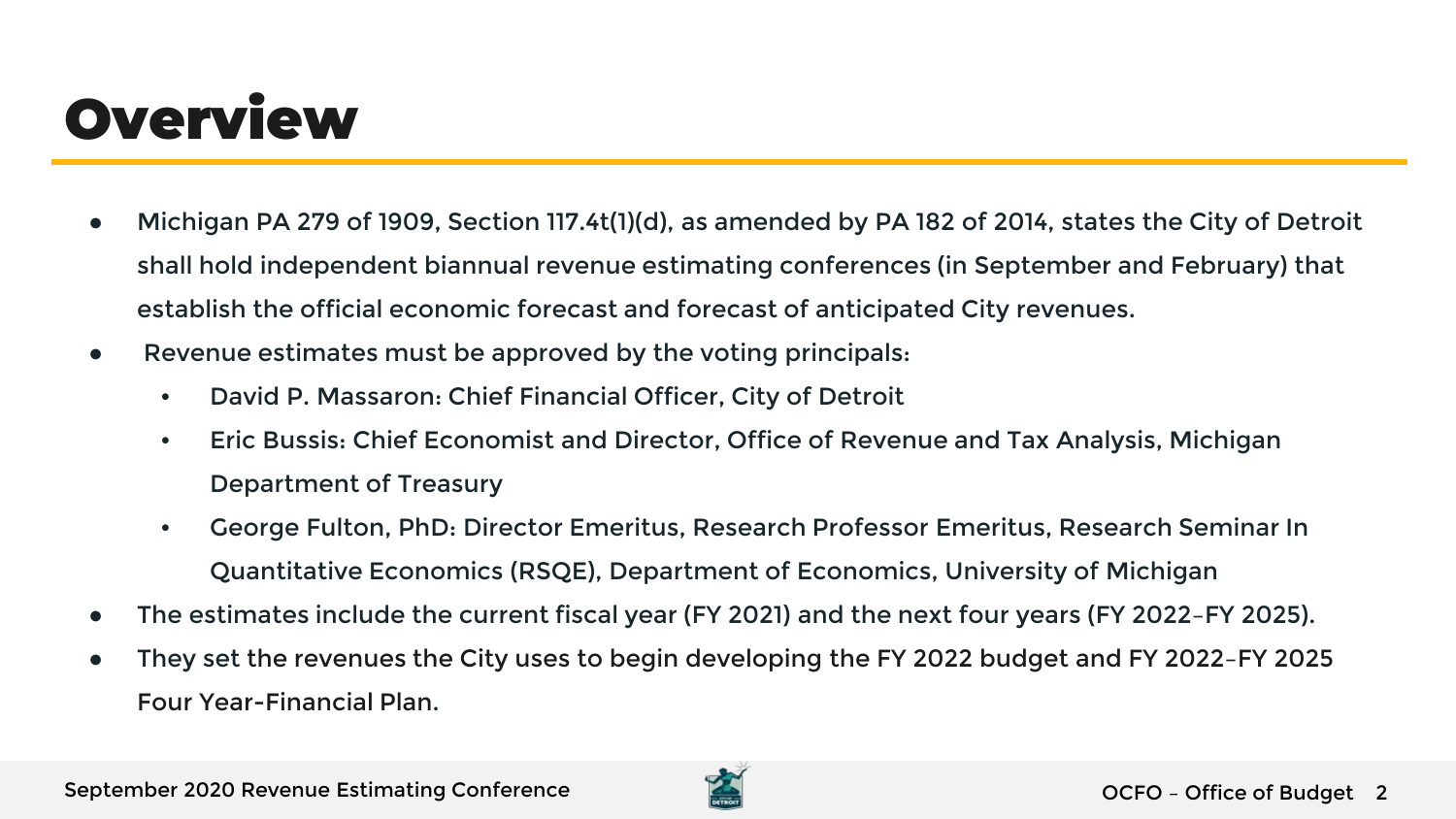# Changes Since February 2020 Estimates



#### **FY 2020 General Fund / GF-Impact Revenues** (\$ in millions)

**FY 2021 General Fund / GF-Impact Revenues** (\$ in millions)



General Fund GF-Impact Funds

Note: GF-Impact Funds includes funds that may require additional General Fund contributions to offset revenue shortfalls (Construction Code, Transportation, and Airport Funds).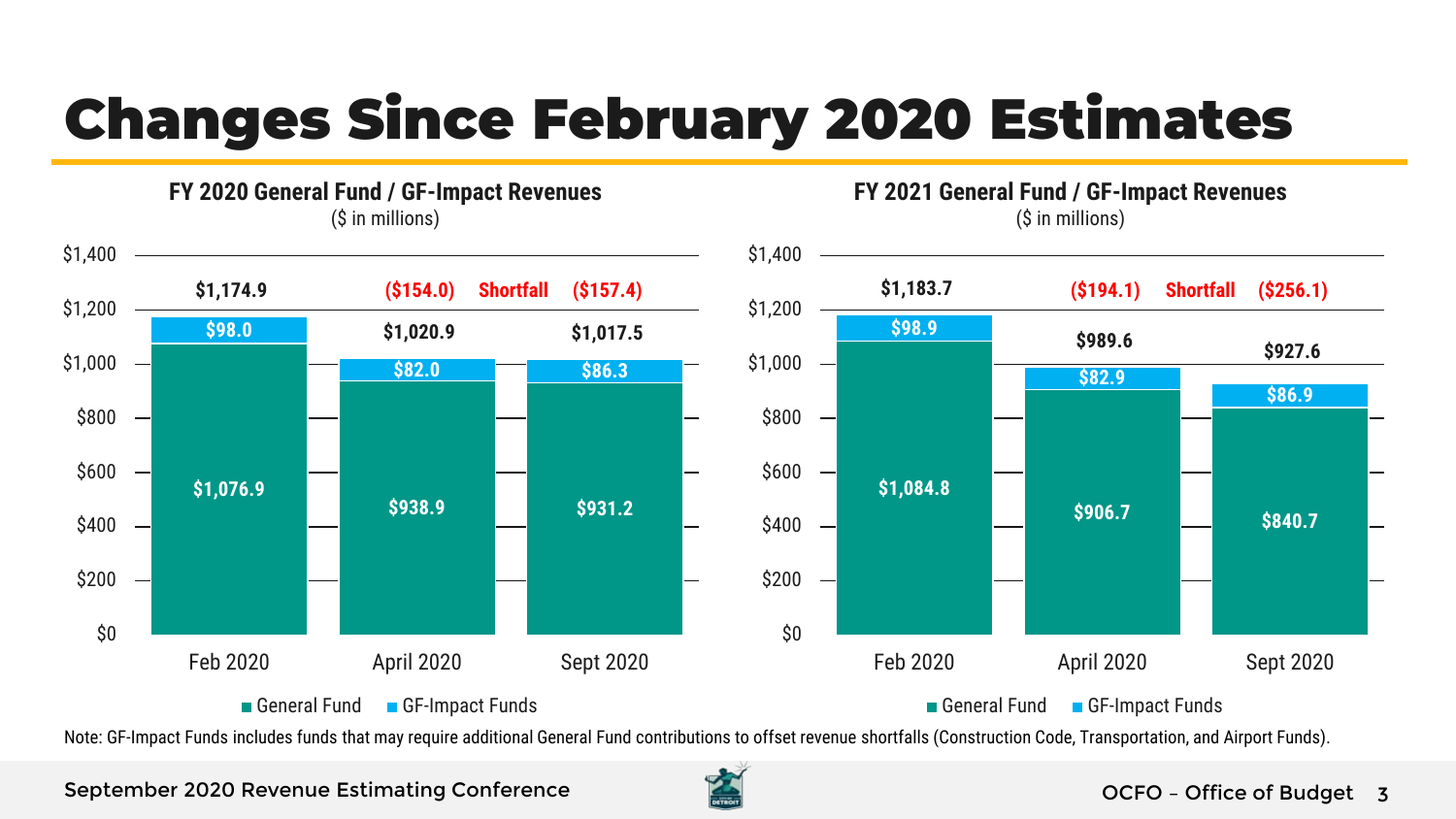# Changes Since February 2020 Estimates

- In April 2020, the Office of Budget projected revenue shortfalls of \$154M in FY2020 and \$194M in FY2021 due to the Coronavirus Disease 2019 (COVID-19) pandemic
- The Mayor presented his recommended changes to maintain a balanced budget in April 2020
- The City Council approved the FY 2021 Budget with those changes on May 5, 2020 and approved the changes to the FY 2020 Budget on June 30, 2020
- We now project FY 2020 ended with an additional \$3.4M (0.3%) revenue loss vs. April 2020, which was offset by additional underspending
- We now project FY 2021 will have an additional \$62M (6.3%) revenue loss vs. April 2020, driven by:
	- Additional gaming losses from casinos reopening later and more gradually
	- Additional income tax refunds from nonresidents working remotely longer
	- Both of these impacts peak in FY 2021 with smaller ongoing impacts in future years

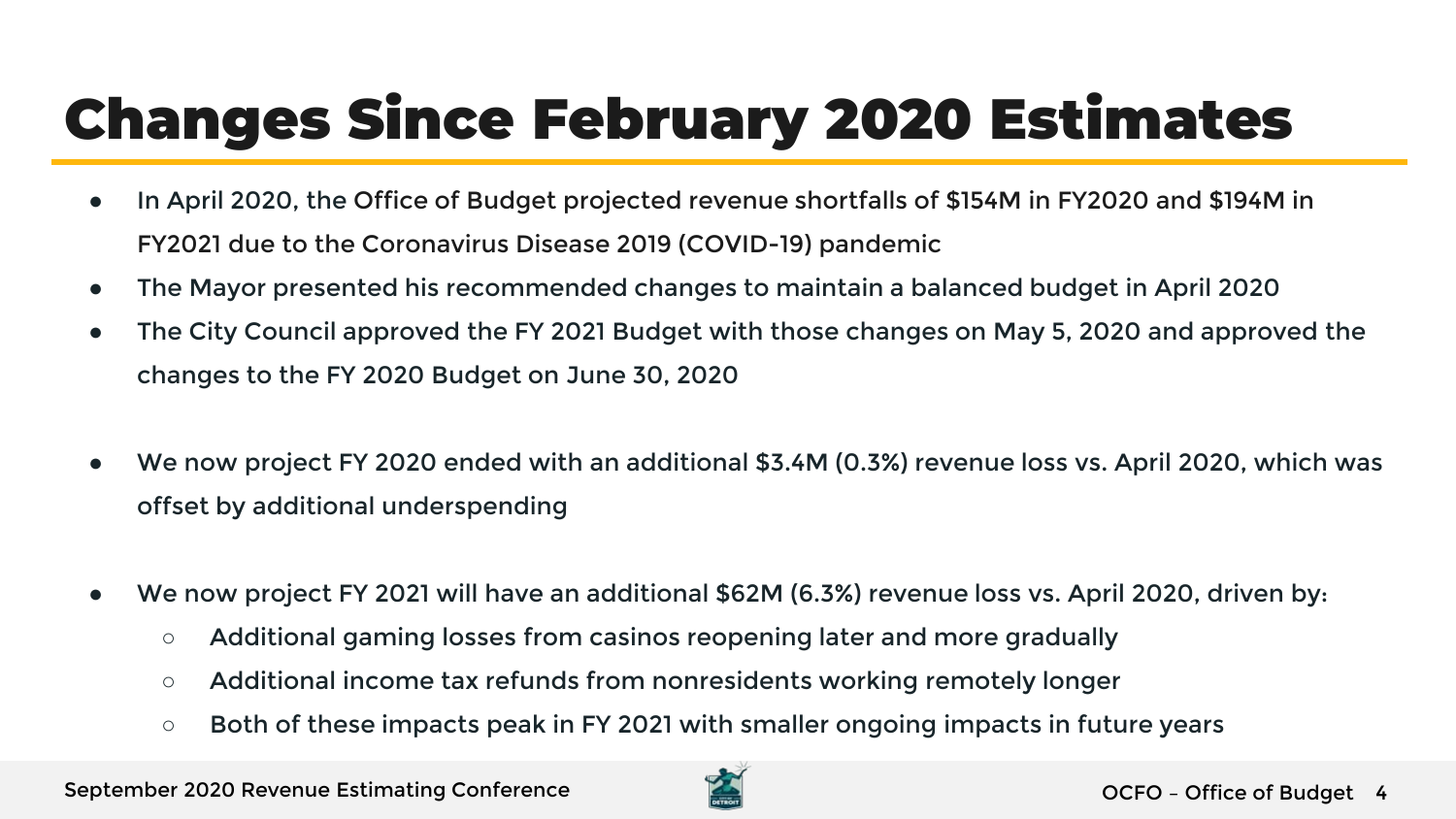### FY 2021 Revenue Summary, All Funds



- General Fund
- DWSD
- **Transportation**
- **Major Street**
- Debt Service
- **De Other Non-General Fund**

#### **Total: \$1.9 billion**

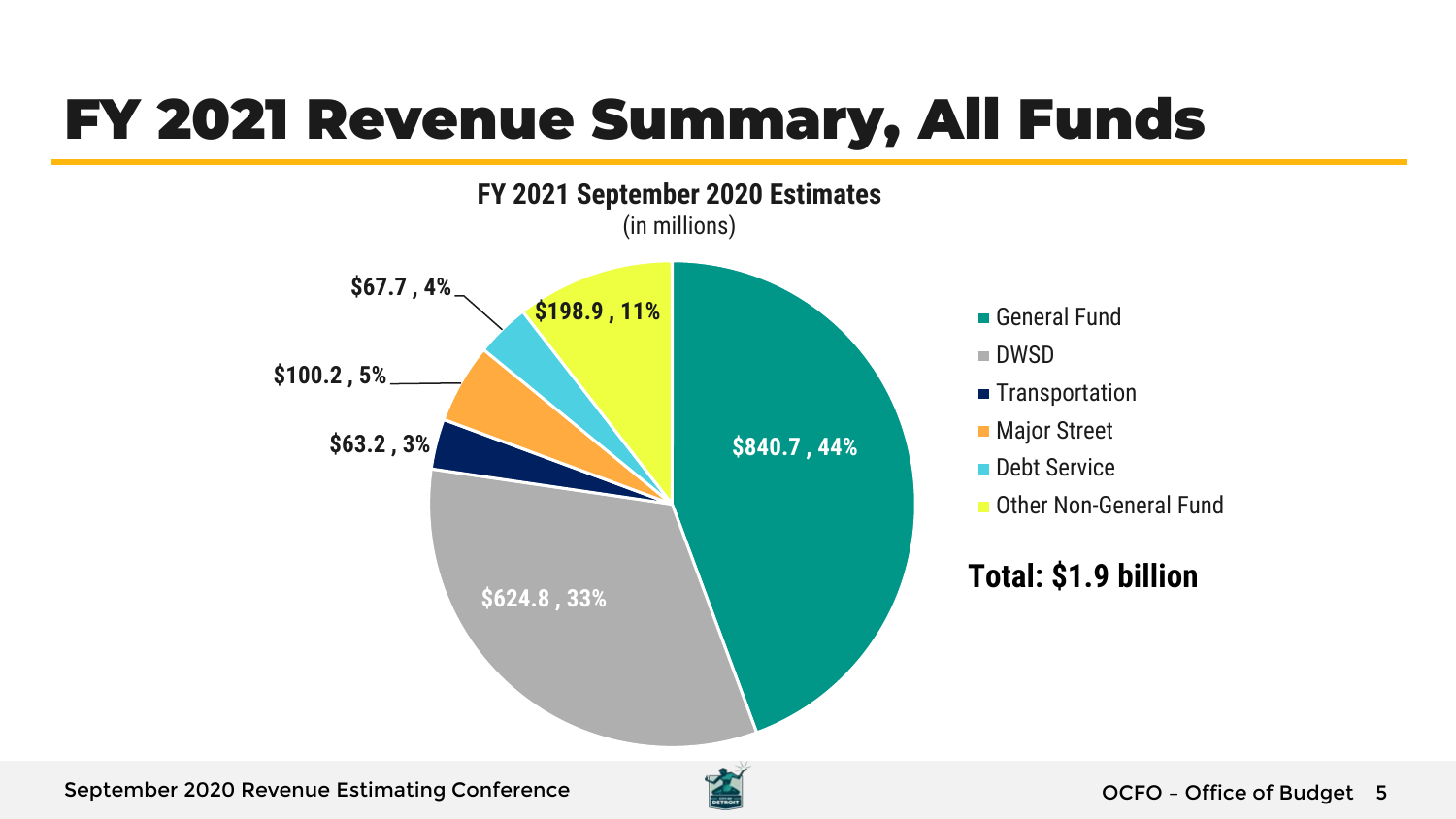### Revenue Summary, General Fund

#### **General Fund Revenue Estimates - Summary, FY 2021 - FY 2025**

*\$ in millions*

|                                     | Proj. Actual<br><b>FY20</b> |       | Adopted<br><b>FY21</b> |       | September 2020 Estimates and Year-Over-Year Change |                          |              |  |             |            |     |             |            |     |                 |            |    |             |        |
|-------------------------------------|-----------------------------|-------|------------------------|-------|----------------------------------------------------|--------------------------|--------------|--|-------------|------------|-----|-------------|------------|-----|-----------------|------------|----|-------------|--------|
|                                     |                             |       |                        |       | <b>FY21</b>                                        |                          | Change       |  | <b>FY22</b> | Change     |     | <b>FY23</b> | Change     |     | <b>FY24</b>     | Change     |    | <b>FY25</b> | Change |
| <b>Major Taxes</b>                  |                             |       |                        |       |                                                    |                          |              |  |             |            |     |             |            |     |                 |            |    |             |        |
| <b>Income Tax</b>                   |                             | 283.1 | Ś                      | 239.4 |                                                    | 227.4                    | -19.7%       |  | 319.7       | 40.6% \$   |     | 337.8       | 5.7%       | \$. | 355.7           | 5.3%       | Ŝ  | 366.4       | 3.0%   |
| Recurring                           |                             | 286.6 |                        | 239.4 |                                                    | 227.4                    | $-20.7%$     |  | 319.7       | 40.6%      |     | 337.8       | 5.7%       |     | 355.7           | 5.3%       |    | 366.4       | 3.0%   |
| Non-recurring                       |                             | (3.5) |                        |       |                                                    | $\overline{a}$           | $-100.0%$    |  |             |            |     |             |            |     |                 |            |    |             |        |
| <b>State Revenue Sharing</b>        |                             | 181.7 |                        | 190.5 |                                                    | 201.4                    | 10.8%        |  | 201.3       | $0.0\%$    |     | 202.5       | 0.6%       |     | 203.6           | 0.5%       |    | 204.8       | 0.6%   |
| <b>Wagering Tax</b>                 |                             | 132.3 |                        | 135.3 |                                                    | 86.6                     | $-34.5%$     |  | 182.9       | 111.2%     |     | 186.7       | 2.1%       |     | 188.6           | 1.0%       |    | 190.5       | 1.0%   |
| <b>Property Tax</b>                 |                             | 120.2 |                        | 111.9 |                                                    | 116.3                    | $-3.2%$      |  | 118.6       | 2.0%       |     | 117.4       | $-1.0%$    |     | 117.8           | 0.3%       |    | 119.6       | 1.5%   |
| <b>Utility Users Tax</b>            |                             | 26.4  |                        | 28.5  |                                                    | 28.3                     | 7.2%         |  | 28.5        | 0.7%       |     | 28.7        | $0.7\%$    |     | 28.9            | 0.7%       |    | 29.1        | 0.7%   |
| <b>Subtotal, Major Taxes</b>        | \$                          | 743.7 | S.                     | 705.6 | Ś.                                                 | 660.0                    | $-11.3\%$ \$ |  | 851.0       | 28.9% \$   |     | 873.1       | $2.6\%$ \$ |     | 894.6           | $2.5\%$ \$ |    | 910.4       | 1.8%   |
| <b>Major Taxes (Recurring Only)</b> | \$                          | 747.2 | Ś                      | 705.6 |                                                    | 660.0                    | $-11.7%$ \$  |  | 851.0       | 28.9%\$    |     | 873.1       | $2.6\%$ \$ |     | 894.6           | $2.5%$ \$  |    | 910.4       | 1.8%   |
| <b>Other Revenues</b>               |                             | 187.5 |                        | 201.1 |                                                    | 180.7                    | $-3.6\%$ \$  |  | 193.7       | $7.2\%$ \$ |     | 197.5       | 2.0%       | Ŝ.  | 198.6           | 0.6%       | S  | 199.7       | 0.6%   |
| Recurring                           |                             | 171.9 |                        | 201.1 |                                                    | 180.7                    | 5.1%         |  | 193.7       | 7.2%       |     | 197.5       | 2.0%       |     | 198.6           | 0.6%       |    | 199.7       | 0.6%   |
| Non-recurring                       |                             | 15.6  |                        |       |                                                    | $\overline{\phantom{a}}$ | $-100.0%$    |  |             |            |     |             |            |     |                 |            |    |             |        |
| <b>Grand Total, General Fund</b>    | Ś                           | 931.2 |                        | 906.7 |                                                    | 840.7                    | $-9.7\%$     |  | \$1,044.7   | 24.3%      | -S  | 1,070.6     |            |     | 2.5% \$ 1,093.2 | 2.1%       | S. | 1,110.1     | 1.5%   |
| <b>General Fund, Recurring Only</b> |                             | 919.1 |                        | 906.7 |                                                    | 840.7                    | $-8.5%$      |  | \$1,044.7   | 24.3%      | \$. | 1,070.6     | 2.5%       |     | \$1,093.2       | 2.1%       | Ŝ. | 1,110.1     | 1.5%   |

September 2020 Revenue Estimating Conference

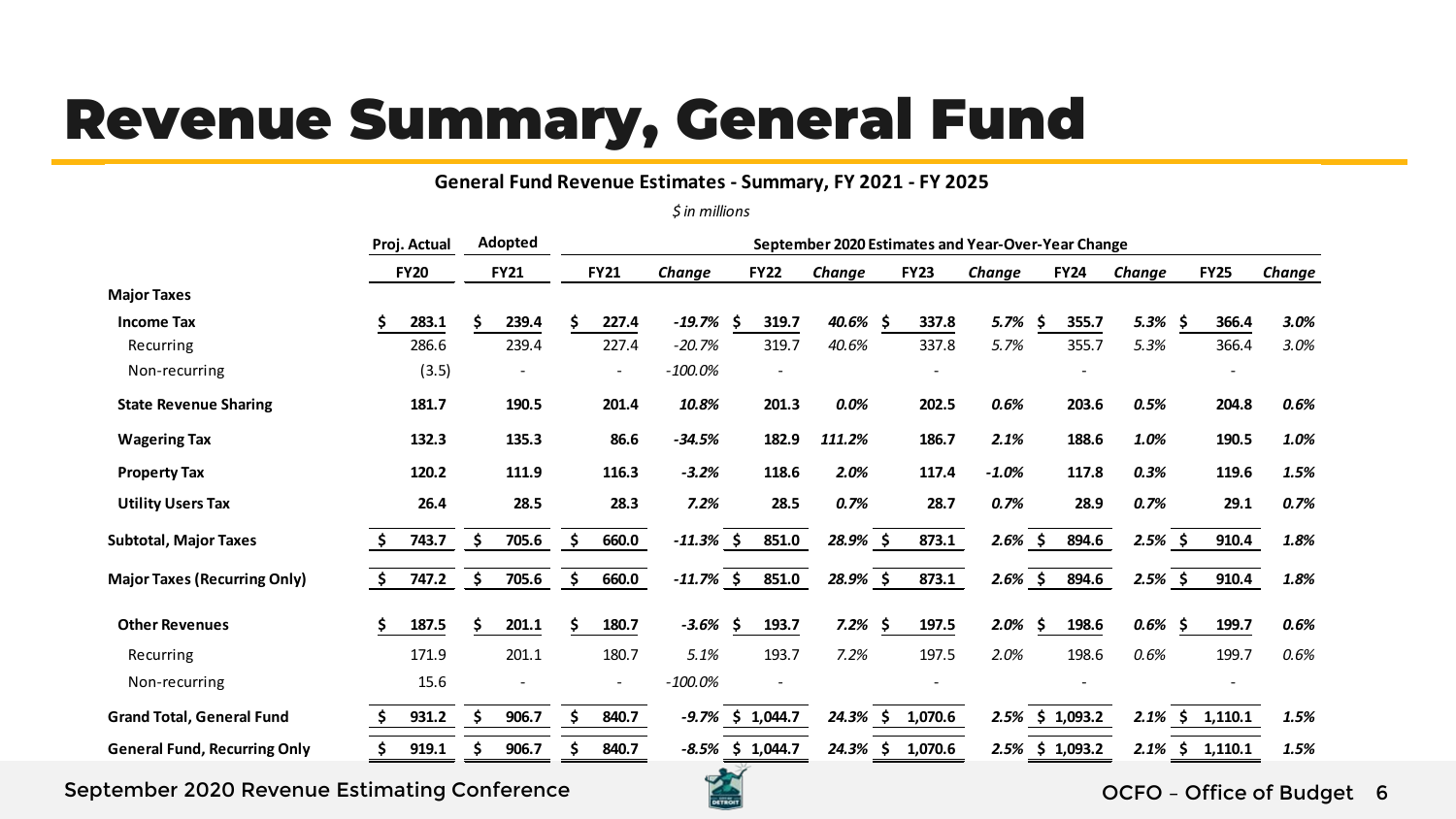### General Fund Revenues



September 2020 Revenue Estimating Conference

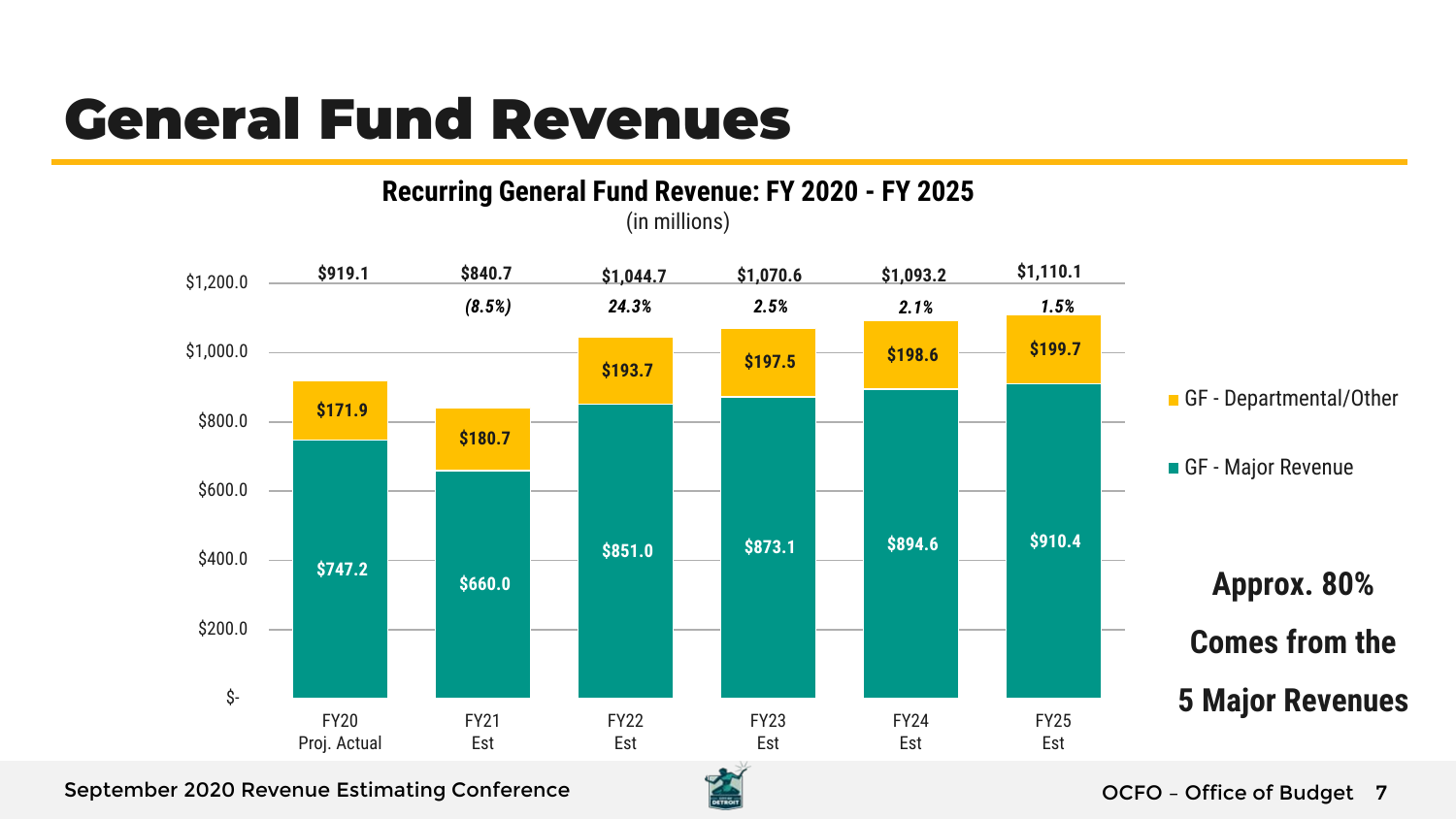# Major Revenues

**Recurring Major Tax Revenue History and Projection: FY 2019 - FY 2025**



(in millions)

#### September 2020 Revenue Estimating Conference

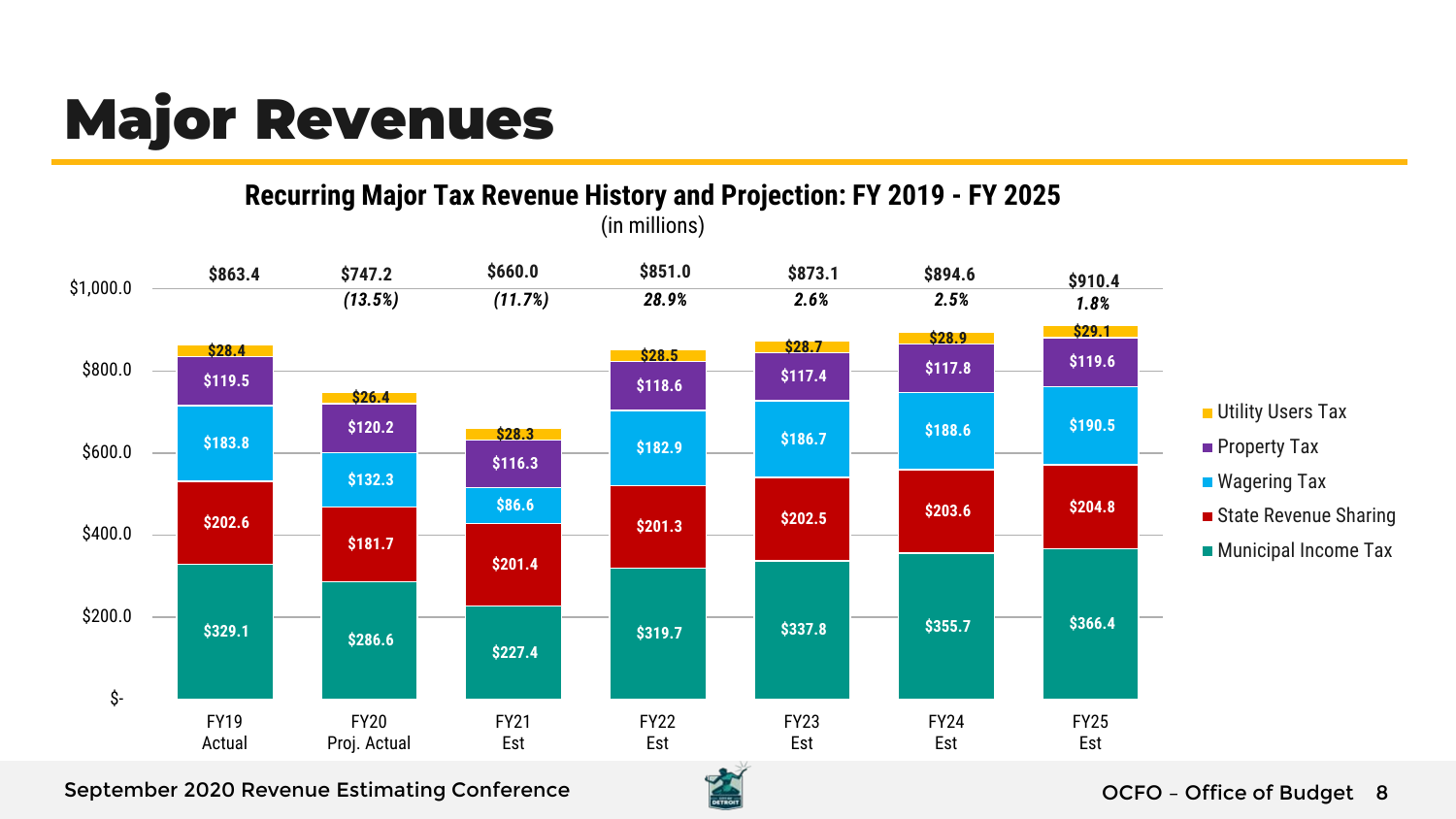### Income Tax



FY19 Actual excludes \$23m one-time corporate collections, \$2m one-time partnership collections, and \$6.9m prior-year adjustments.

#### September 2020 Revenue Estimating Conference

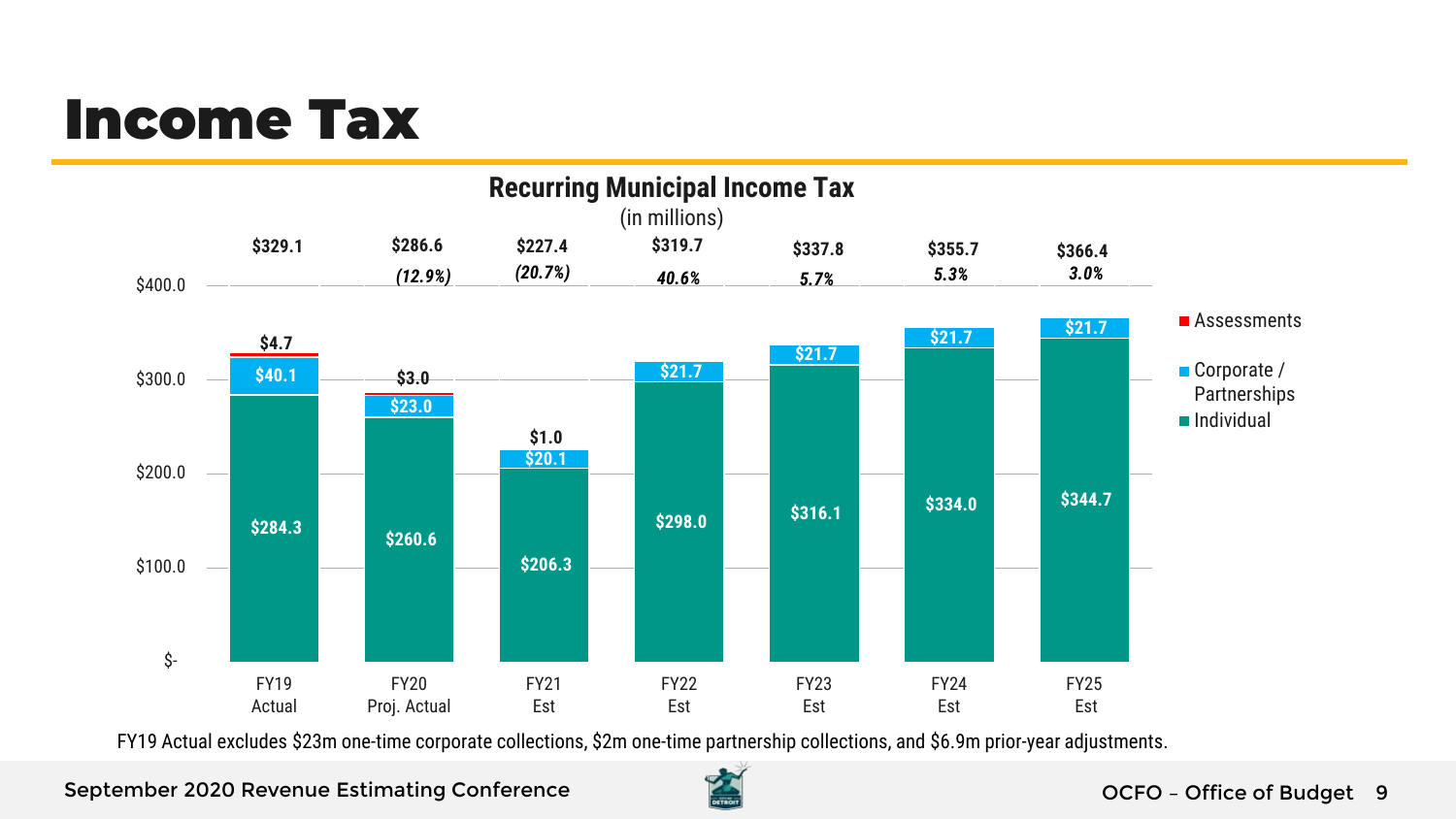# Income Tax Highlights

#### **Tax Structure**

- 2.4% Resident individuals working in and outside the city (excludes unemployment compensation)
- 1.2% Nonresident individuals working in the city (excludes remote work outside the city)
- 2.0% Corporations and Partnerships

#### **Forecast Assumptions**

- Driven by movements in employment and wages forecasted by the Summer 2020 Detroit Economic Outlook prepared by the University Economic Analysis Partnership.
- Additional remote work refund liability assumed to peak in FY 2021 and continue at 10% of nonresident withholding from FY 2022 and onward
- Expected decrease in corporate tax collections in FY 2020, no growth expectations in the out years.
- Does not include potential upside from new development projects.
- Does not include potential upside from improved compliance efforts.

September 2020 Revenue Estimating Conference

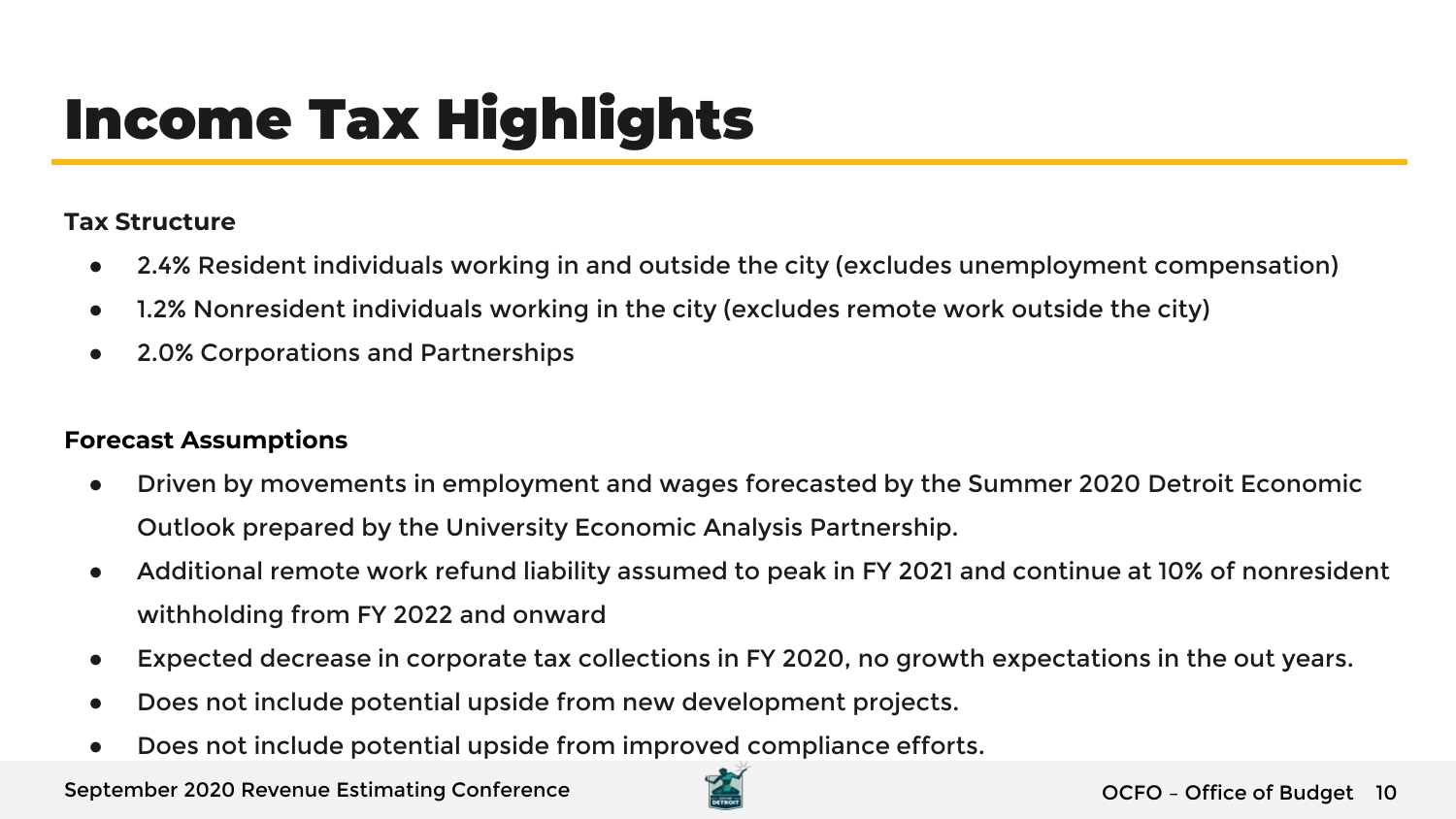### State Revenue Sharing



September 2020 Revenue Estimating Conference

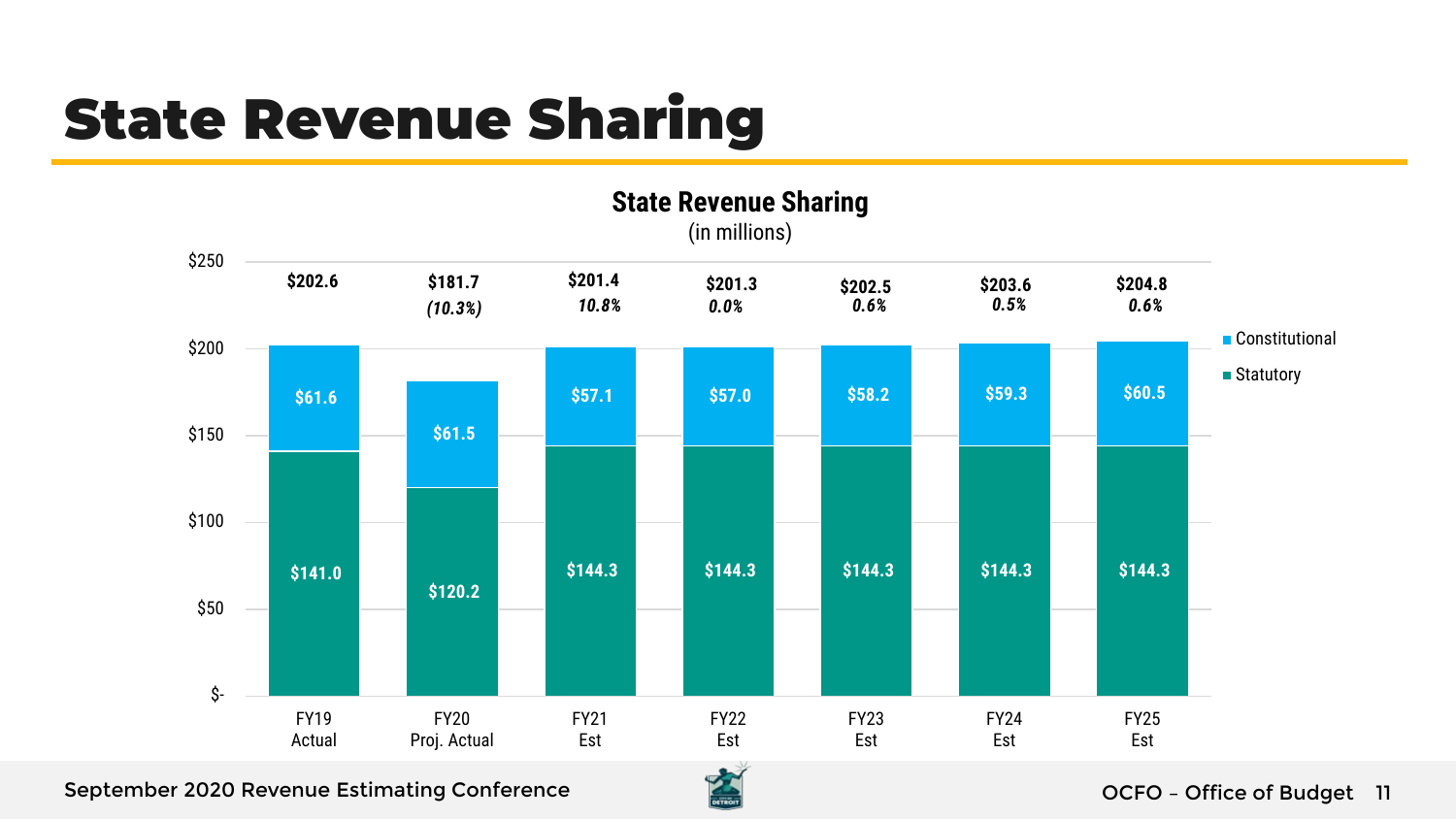# State Revenue Sharing Highlights

#### **Tax Structure**

- Constitutional share (30%): State sales tax collections (15% of 4% portion)
- Statutory share (70%): Set annually via State budget.

- No changes assumed for annual State statutory share.
- FY 2021 constitutional share declines assuming 2020 Census population decreases vs. 2010 Census.
- Forecast is based on State's August 2020 Consensus Revenue Estimating Conference
- Does not include 2.5% statutory share increase in the Governor's proposed FY 2021 budget from February (pre-COVID).

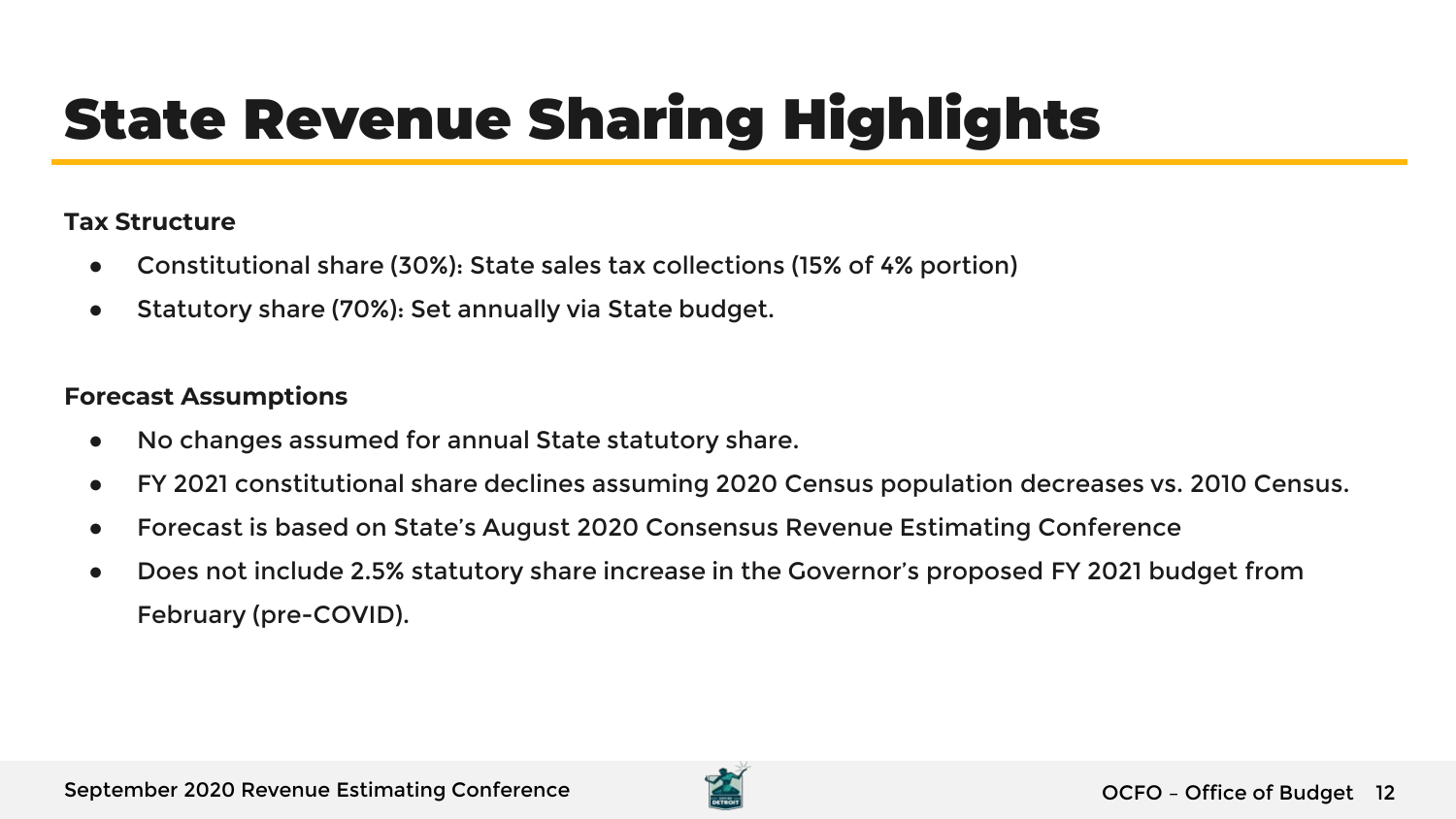# Wagering Tax



September 2020 Revenue Estimating Conference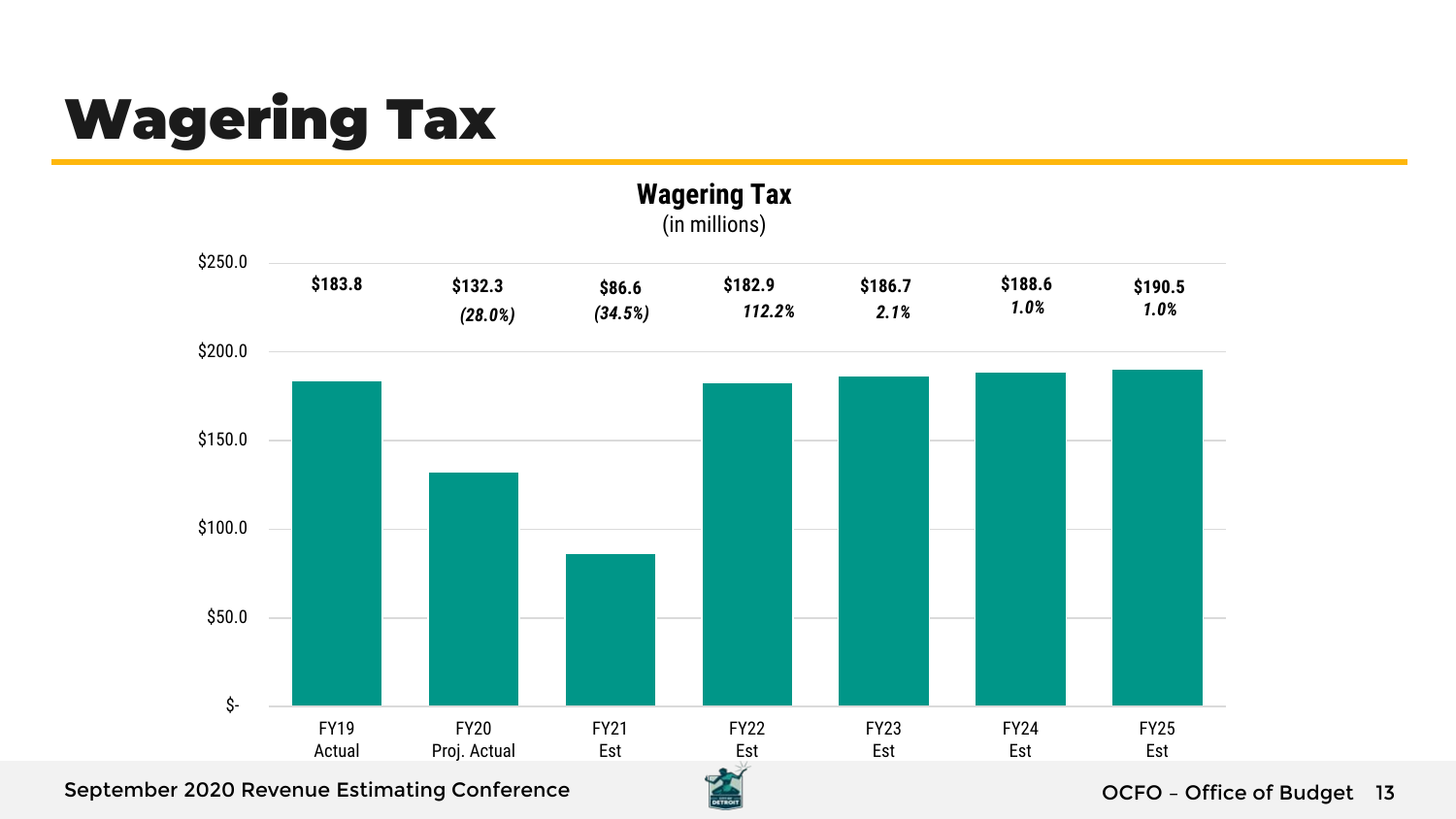# Wagering Tax Highlights

#### **Tax Structure**

- Tax on adjusted growth receipts applied to the three casinos operating in Detroit.
- 11.9% tax rate (10.9% State law, 1% per casinos development agreements).
- Supplemental 1% tax if a casino's gross receipts exceed \$400 million.
- Municipal service fee 1.25% of gross receipts or \$4 million, whichever is greater (included separately in "Other Revenues")

- FY21 and FY22 assumes reduced collections due to August 5, 2020 reopening and gradual phase-in to full capacity.
- Ranges from 20% of normal revenue at reopening to 95% by FY22.
- 1% annual growth rate from FY 2023 FY 2025.
- Does not include potential upside from internet gaming and sports betting pending implementation.

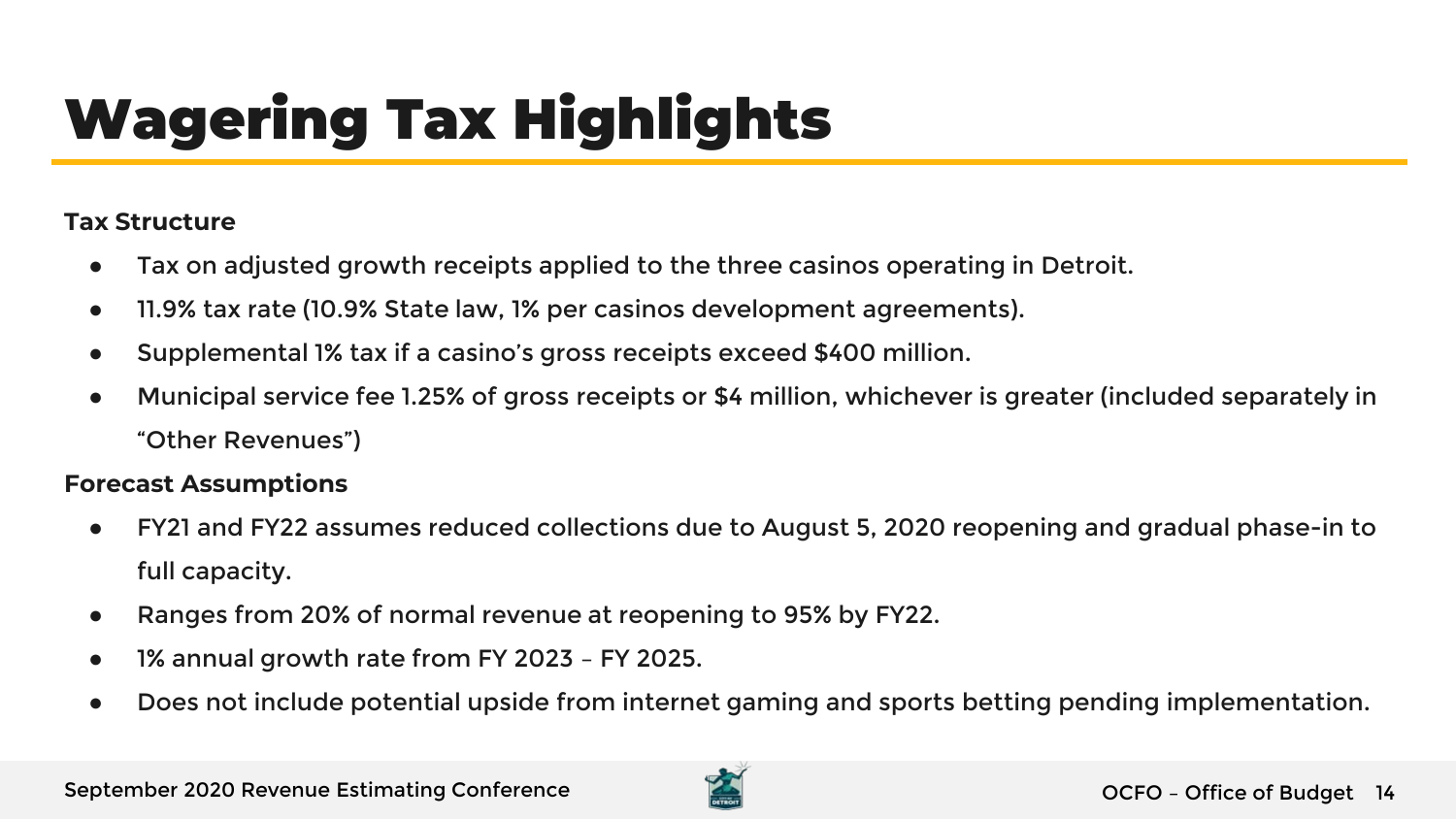### Property Tax





Delinquent Collections

Current Year Collections

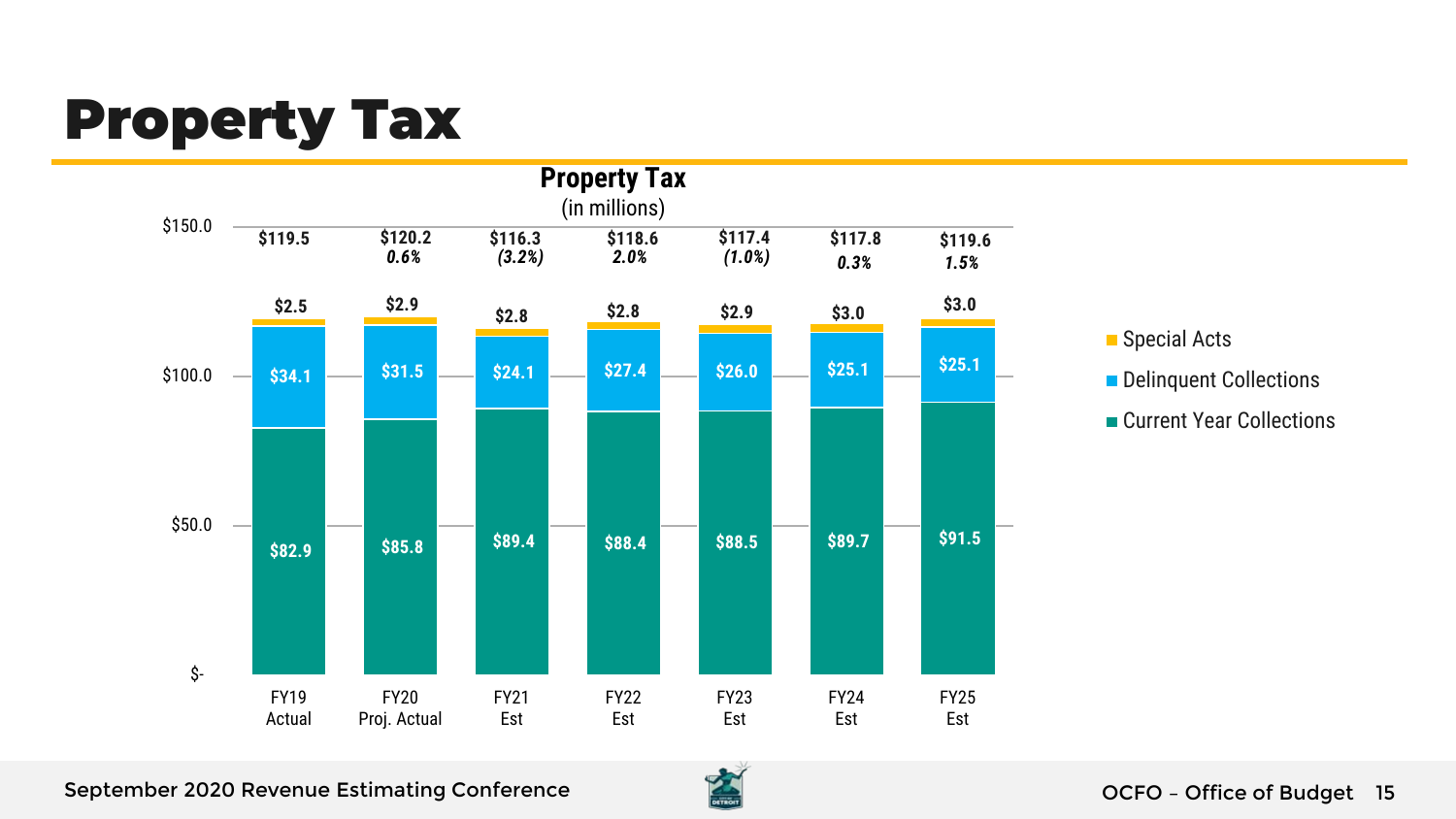# Property Tax Highlights

#### **Tax Structure**

- Ad valorem taxes on real and personal property at 19.952 mills
- Comprised of current year and prior-year delinquent taxes less tax increment capture distributions.

- Taxable value growth is based on tax year 2020 values, U.S. CPI inflation (Proposal A tax limitation), and industrial personal property phase-out per State law.
- FY 2020 collection rate (84%) is held constant throughout the forecast.
- Forecast does not include additions to the tax base or uncapping of taxable value.
- Delinquent tax revenue comes from Wayne County Delinquent Tax Revolving Fund and monthly payment plans, less exclusions and chargebacks

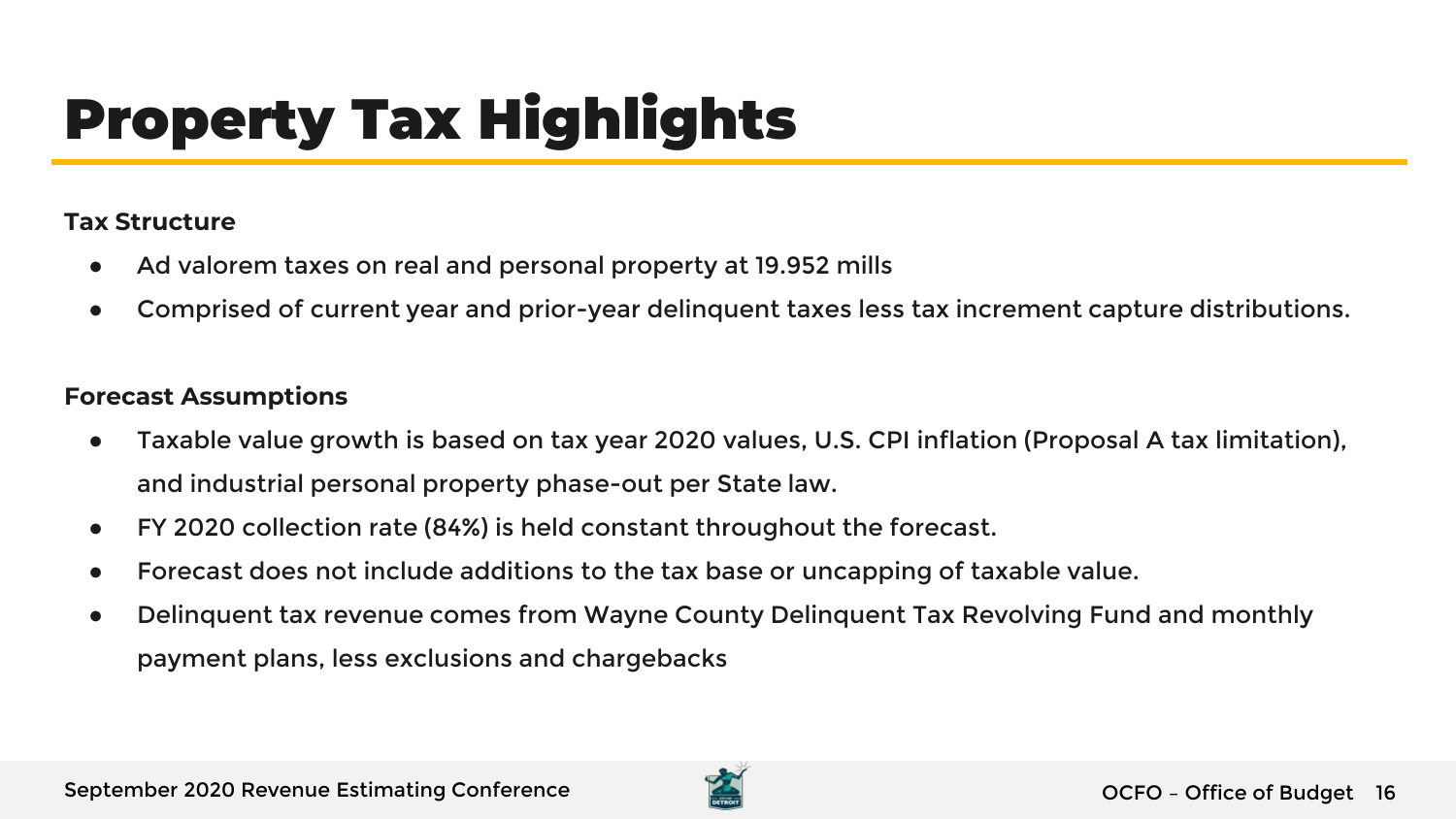# Utility Users Tax



**Utility Users Tax** (in millions)

General Fund Share



#### September 2020 Revenue Estimating Conference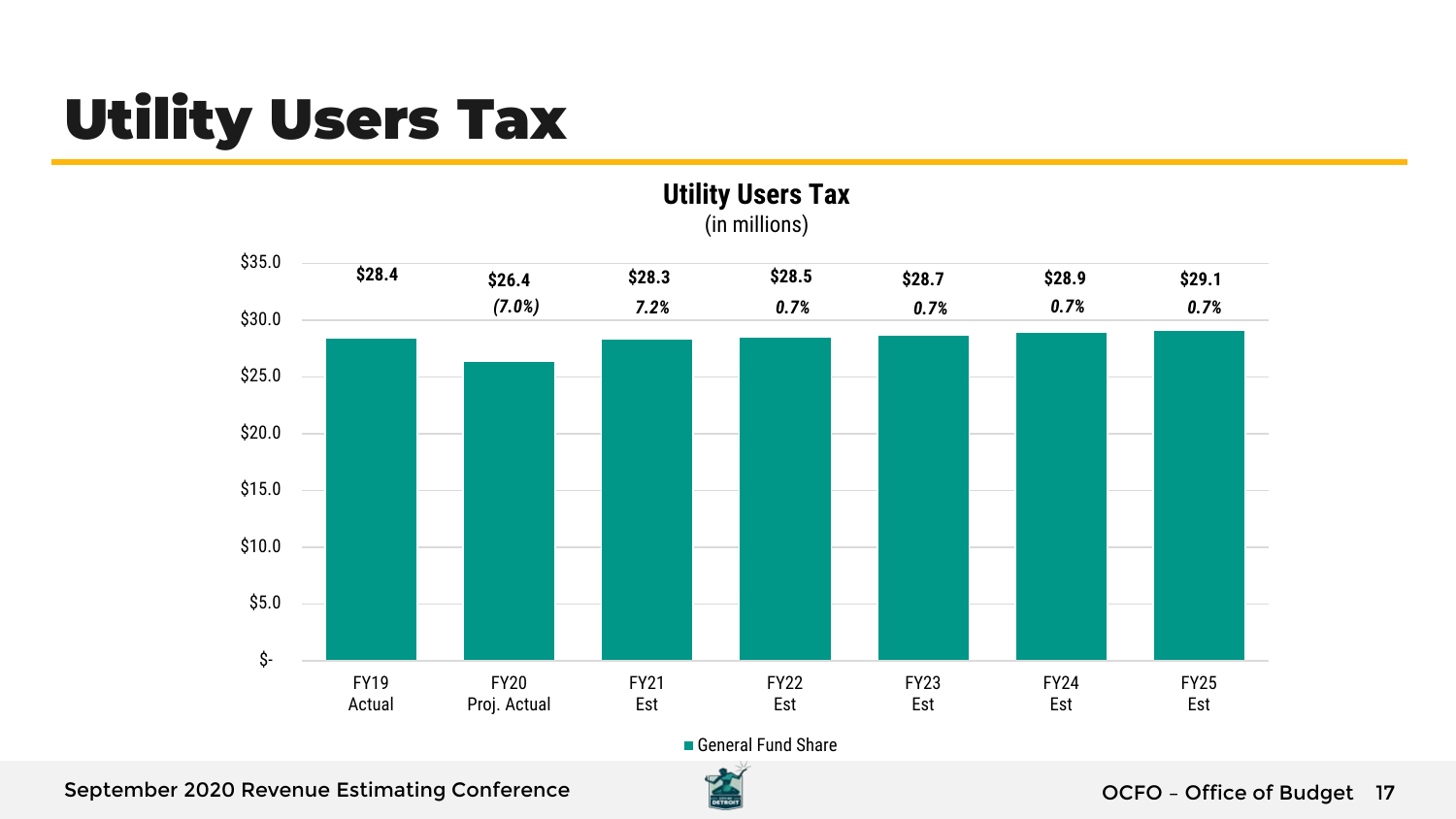# Utility Users Tax Highlights

#### **Tax Structure**

● 5% tax on consumption of electricity, gas, steam, and telephone services.

- Revenue in FY 2021 is expected to shrink due to lower natural gas and electricity consumption and lower energy prices.
- Growth rate in FY 2022 FY 2025 held constant at 0.5% household growth rate to mitigate impact of future volatility.

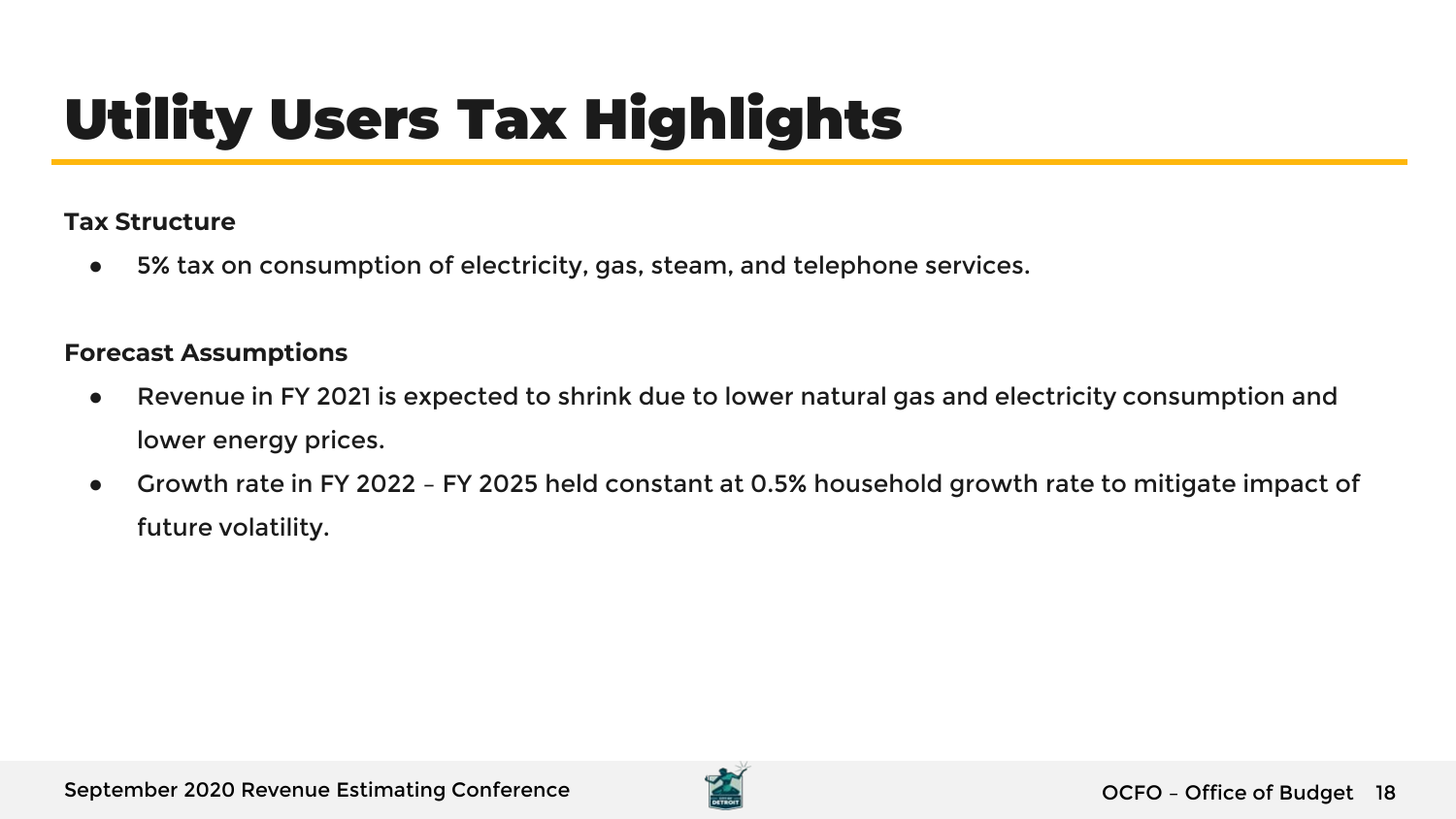### Departmental & Other Revenues

#### **\$109.7 \$118.8 \$122.5 \$123.5 \$124.5 \$23.4 \$23.0 \$22.5 \$21.9 \$21.3 \$15.6 \$11.4** \$20.6 \$20.6 \$20.6 \$20.6 \$20.6 \$20.6 **\$12.4 \$20.6 \$12.5 \$12.6 \$12.7 \$18.9 \$19.4 \$20.0 \$20.6 \$180.7 \$193.7 \$197.5 \$198.6 \$199.7**  \$- \$50.0 \$100.0 \$150.0 \$200.0 \$250.0 FY21 Est FY22 Est FY23 Est FY24 Est FY25 Est **Recurring Departmental/Other General Fund Revenues** (in millions) *7.2% 2.0% 0.6% 0.6%*



- **Licenses, Permits and Inspection** Charges
- **Fines, Forfeits and Penalties**
- Other Taxes, Assessments, and Interest
- Sales & Charges for Services

#### September 2020 Revenue Estimating Conference

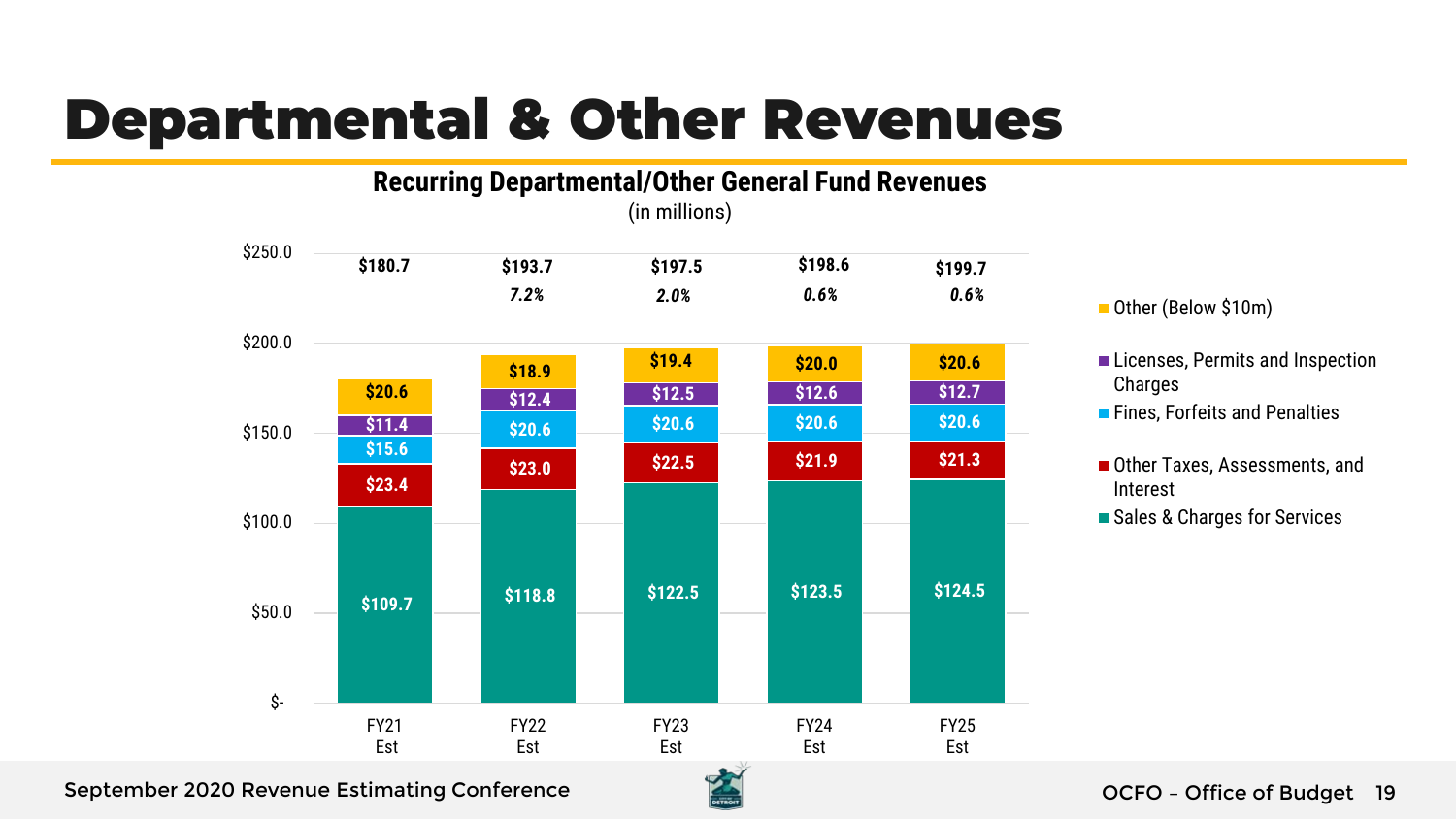## Departmental & Other Revenue Highlights

#### **Significant Departmental Revenues**

- **License, Permits and Inspection Charges:** BSEED (Business Licenses), Public Works (Street Use Permits and Construction Inspection Charges), Fire Department (Safety Inspection Charges)
- **Fines, Forfeits and Penalties:** Parking fines and 36th District Court
- **Sales & Charges for Services:** Fire (EMS Service Fee), Parking fees, Health (Inspection Charges), BSEED and Administrative Hearing (Blight Tickets), Court fees, casino municipal service fees

- **Sales & Charges for Services:** Reduced Parking fee activity and casino municipal service fees
- **Fines, Forfeits and Penalties: Reduced Parking fine revenues due to assumed reduction in overall** parking activity
- **Other:** Reduced earnings on investments

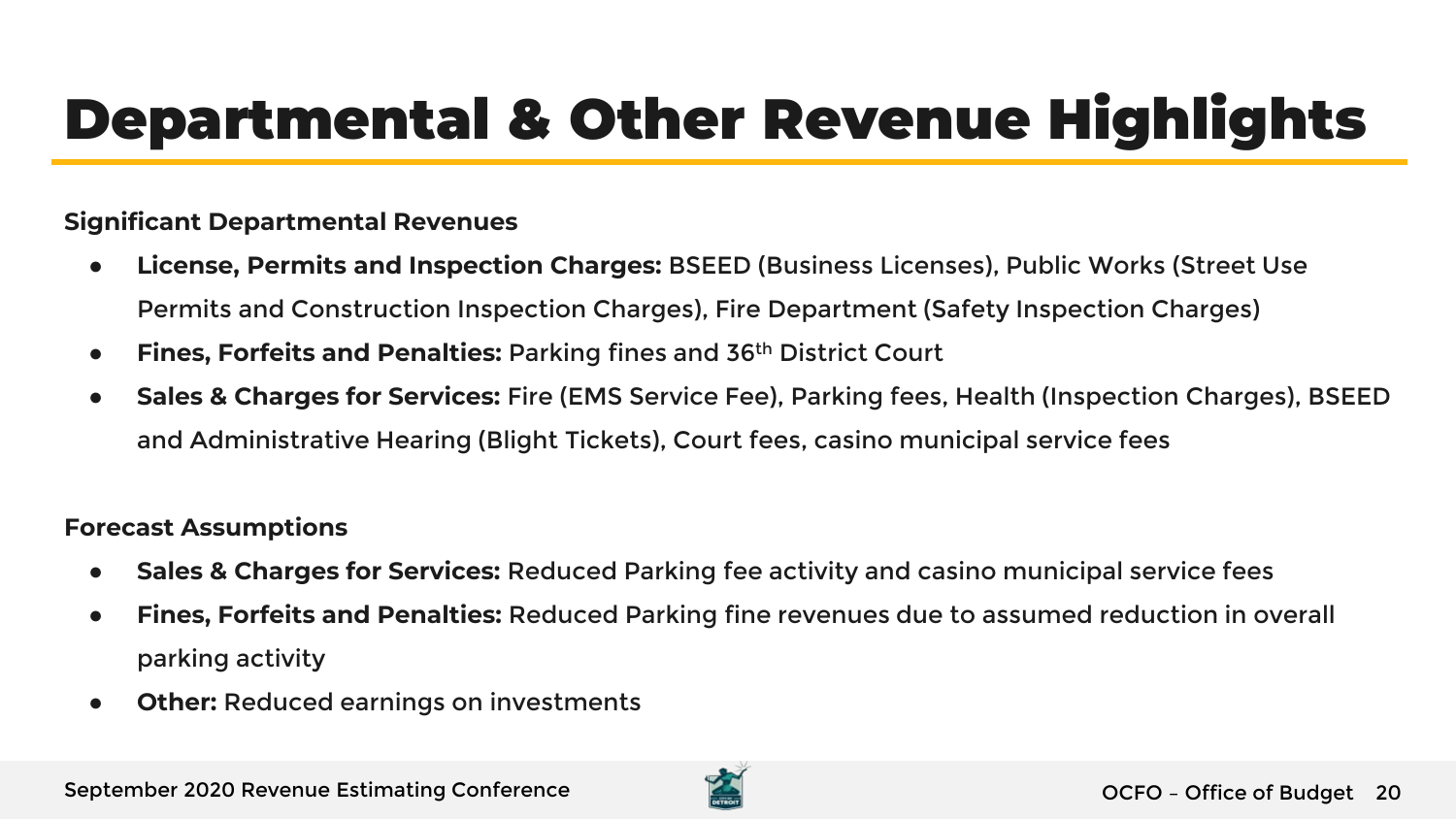### Non-General Fund Revenues



■ Solid Waste Management ■ Major Street **Transportation** Other Non-General Funds

\* Transportation amount does not include the General Fund's contribution since it is a budget transfer rather than a revenue.

#### September 2020 Revenue Estimating Conference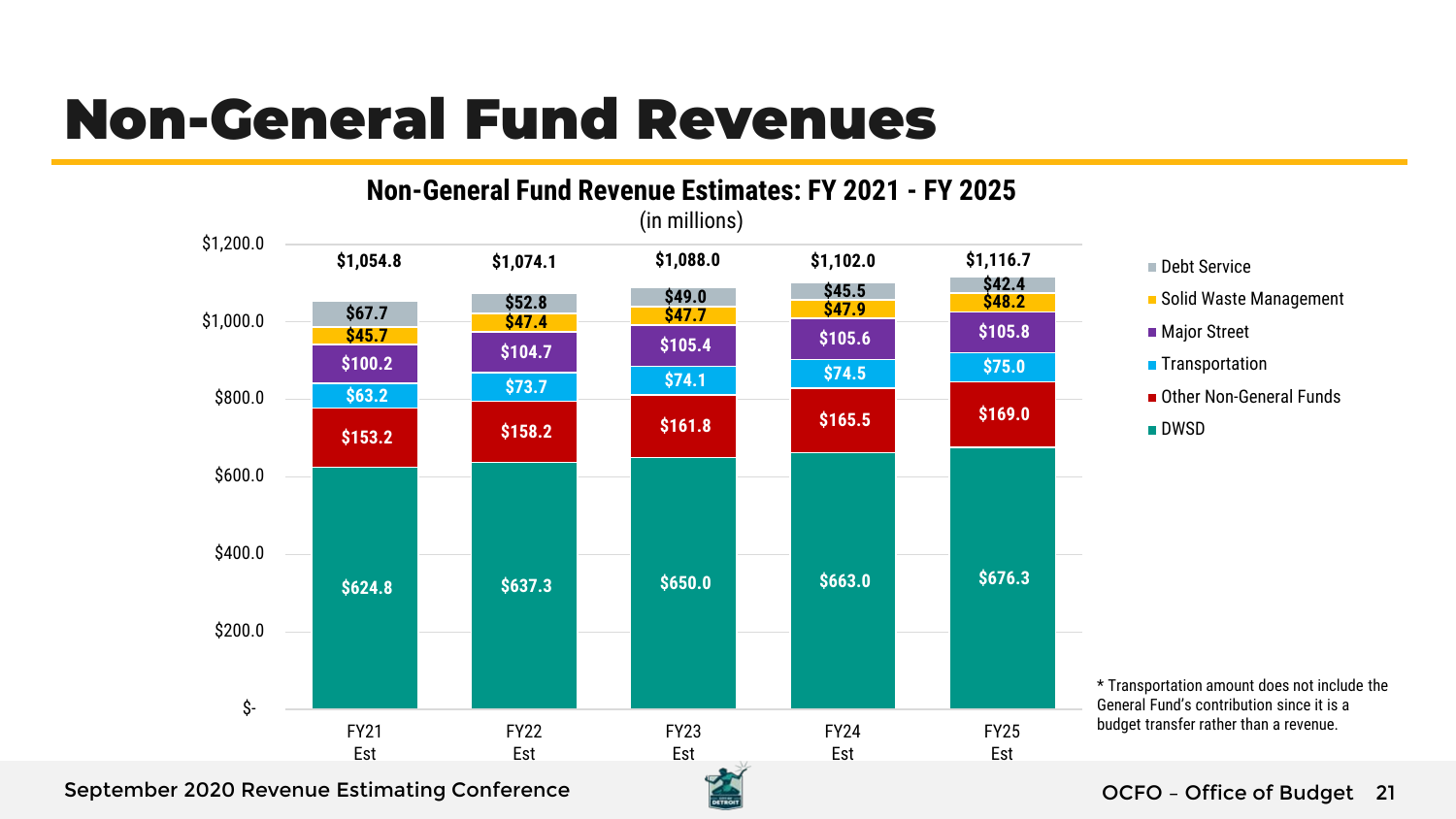# Non-General Fund Revenues Highlights

#### **Non-General Fund Categories**

- **Debt Service:** Ad valorem taxes on real and personal property at 9 mills dedicated for debt service
- **Solid Waste Management**: Garbage collection fees charged to property owners
- **Major Street:** City's share of State gas and weight taxes for roads
- **Transportation: DDOT** bus fares, State transit funding, and grants
- **Other Non-General Funds: Construction Code fees, Library property tax, and other restricted revenue**
- **DWSD:** Water and sewer fees charged to property owners

#### **Major Forecast Assumptions**

- **Solid Waste Management:** Revised downward due to updated customer count and elimination of monthly payment plans (PAYS plan forgives delinquent solid waste fees moving forward)
- **Major Street:** Reduced forecast based on projected State fuel tax losses
- **Transportation:** FY21 assumes DDOT fares remain suspended through December 2020

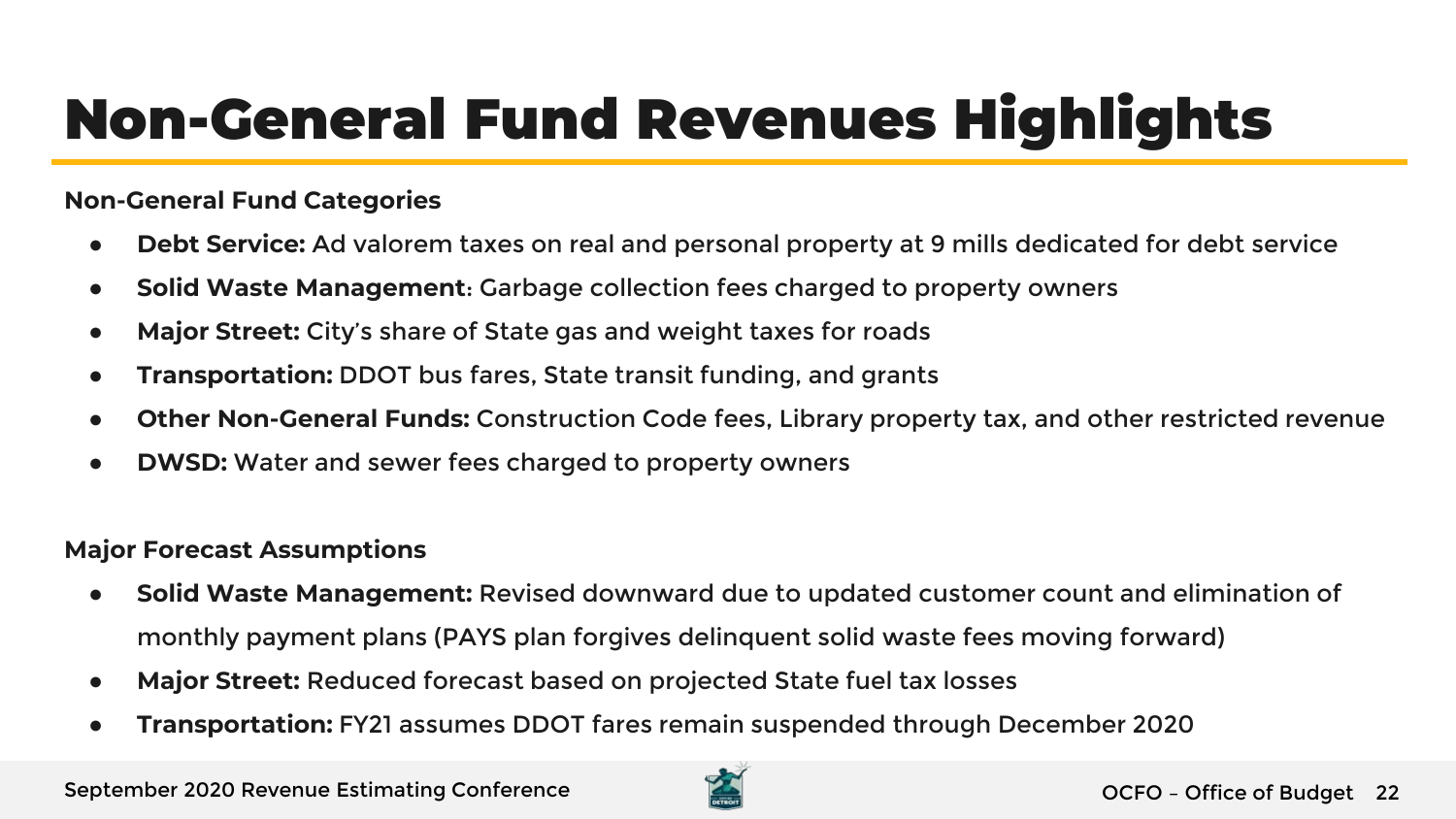# Budget Reserve (Rainy Day Fund)

- State law requires the City of Detroit to maintain a General Fund reserve of no less than 5% of the projected expenditures for the fiscal year.
- The FY 2020 Adopted Budget provided for an ending reserve balance of \$107.3M, or nearly 10% of projected expenditures.
- The FY 2021 Adopted Budget assumes the City will draw down only \$50M to help address COVID-19 revenue shortfalls, keeping the balance above 5%.